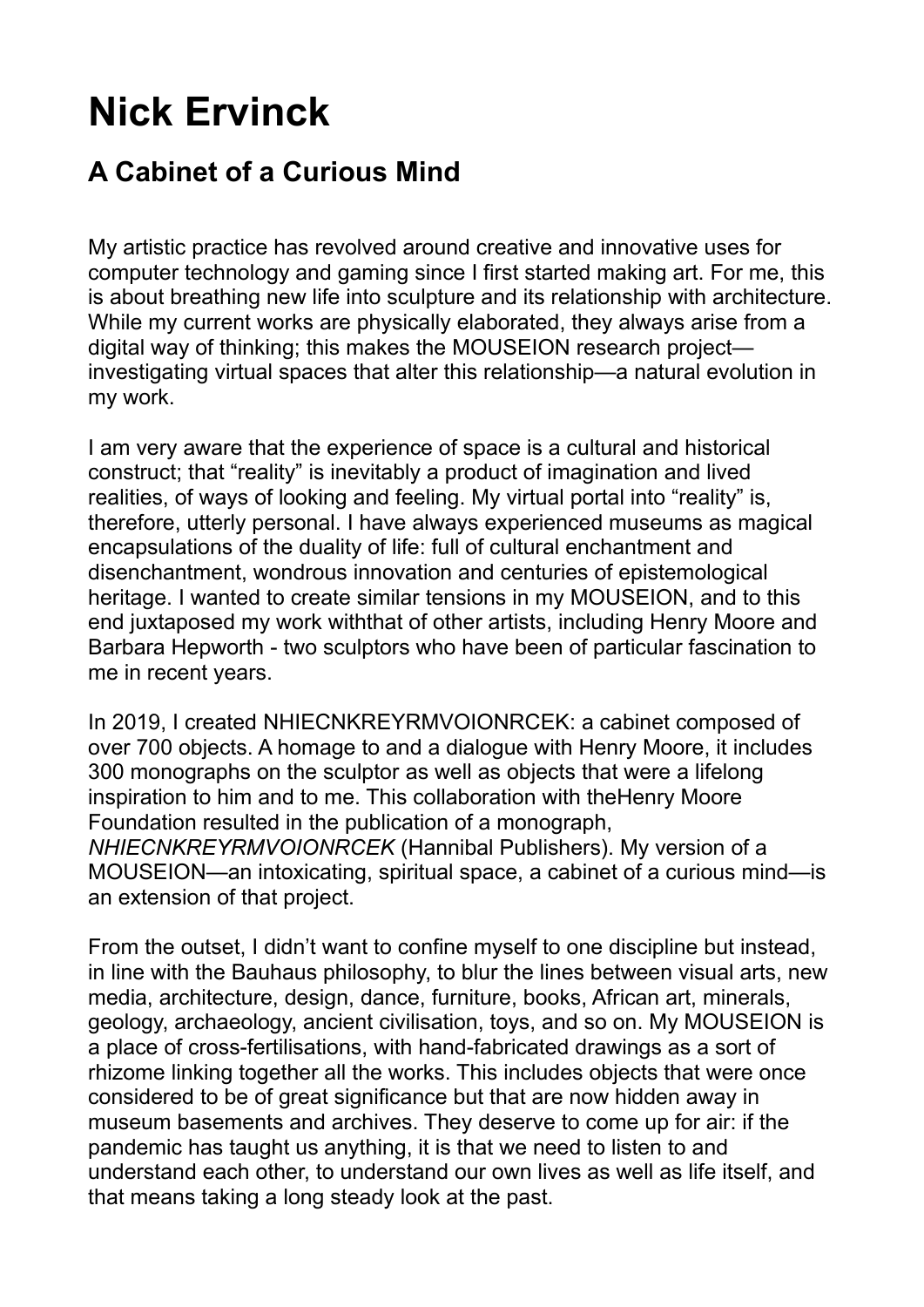Finally, upon entering the MOUSEION, we need to learn how to look "through the looking glass" into other dimensions of looking and feeling; imagine we are Alice in Wonderland sucked into the holes in things; and remember our unique human capacity for making infinite connections between everything we see and experience.

## **Blurred Boundaries – convergence of real and virtual spaces**

During the pandemic, we were all confined at home behind our screens as physical encounters were kept to a minimum. The digital sphere suddenly became our most important window to the world, to families and friends, as we tried to stay in touch with loved ones while our movements were constrained. Our new normal, with continuing periods of quarantine, is of a new space that is interior, intimate, and yet mediated by endless Zoom meetings and conference calls. This kind of blurred space requires a high degree of emotional intelligence and navigational skill. This has led to many new cultural formats being revisited and further developed. Net art, which emerged in the 1990s, experienced a revival and rightly so: the digital space has been newly occupied with artistic works and exhibitions. Even before the pandemic we had been living in a state of hyper-connectivity, where the separation between off- and online worlds had become obsolete. [The concept of] "blurred boundaries" takes into account these shifts, that reflect the impact of information and communication technologies on our human condition and on our lives.

Sabine Himmelsbach and DooEun Choi, for the media art project Hybrid by Nature, commissioned by the Goethe-Institut in East Asia, 2021.

(Ervinck)

Over the course of the past year, and most intensively during the various lockdowns of 2021, we worked on a virtual museum that covers more than 25,000m². The intention was to make up for the absence of venue-based culture in some way, but it was also born out of my own need as an artist to